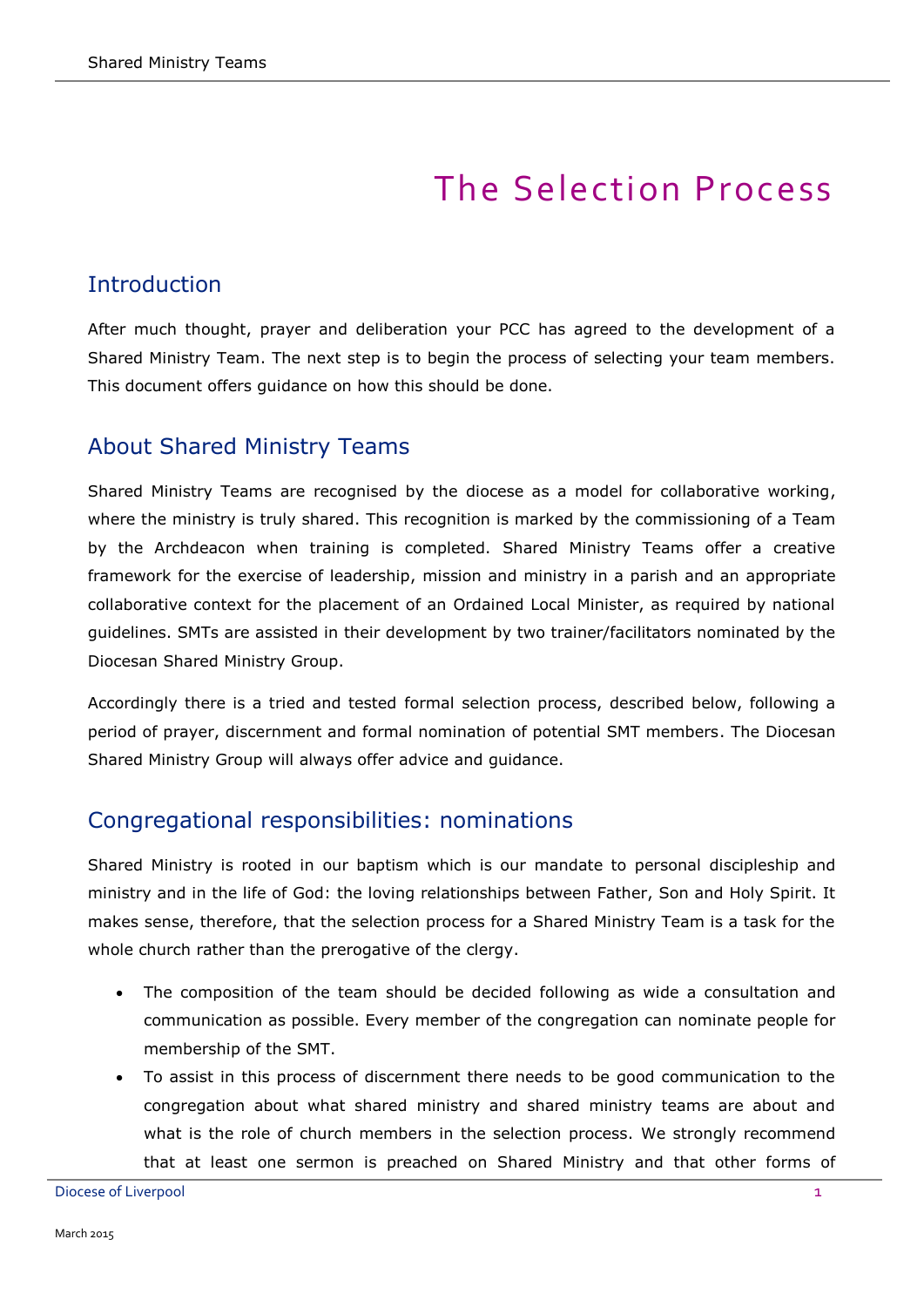communication are explored also. The Bishop's Officer can arrange for a visiting preacher if you so wish.

- This is an opportunity for all congregation members to be prayerfully and practically involved in the process and also to deepen their own understanding and practice of Shared Ministry in a way which affirms the ministry to the whole community as well as within their church.
- Those nominated may not necessarily be those already in formal positions of leadership or on the PCC, though some may be.
- The main qualities required are a sincere and developing faith, a desire to seek and be responsive to God's will and a willingness to work collaboratively with the rest of the team and the whole church in furthering God's mission for this church and community.

# PCC responsibilities: selection

Once nominations have been received it is the responsibility of the PCC to vote on those nominations.

- It is important that the PCC take seriously the need for prayer and discernment in the consideration of nominees and final selection
- The Incumbent (Rector/Vicar/Priest in charge) is automatically a member as is any Ordained Local Minister, if there is one. All other members, including curates, are chosen freely.
- Those nominated for selection are often surprised that others see these qualities in them and that is affirming for them in itself.
- Confidentiality is essential because we are dealing with people and their vocations

# The Appointment Process for a Shared Ministry Team

- 1. Following discussions between the Incumbent, the PCC and a diocesan representative of the Shared Ministry Group, the PCC must formally decide to begin the process. The first step is for the PCC to vote in favour of establishing an SMT, minute that decision and send a copy of the minutes to Wendy Pooley at St James' House. Wendy's contact details are at the end of this paper.
- 2. Building on any earlier communication through preaching and teaching, church magazine articles, leaflets and more the whole church is encouraged to think about Shared Ministry. This process will help inform their eventual nominations.
- 3. The congregation members are asked to nominate up to six people each. The listing of as many as six names allows thought to be given to the broader representation of the whole